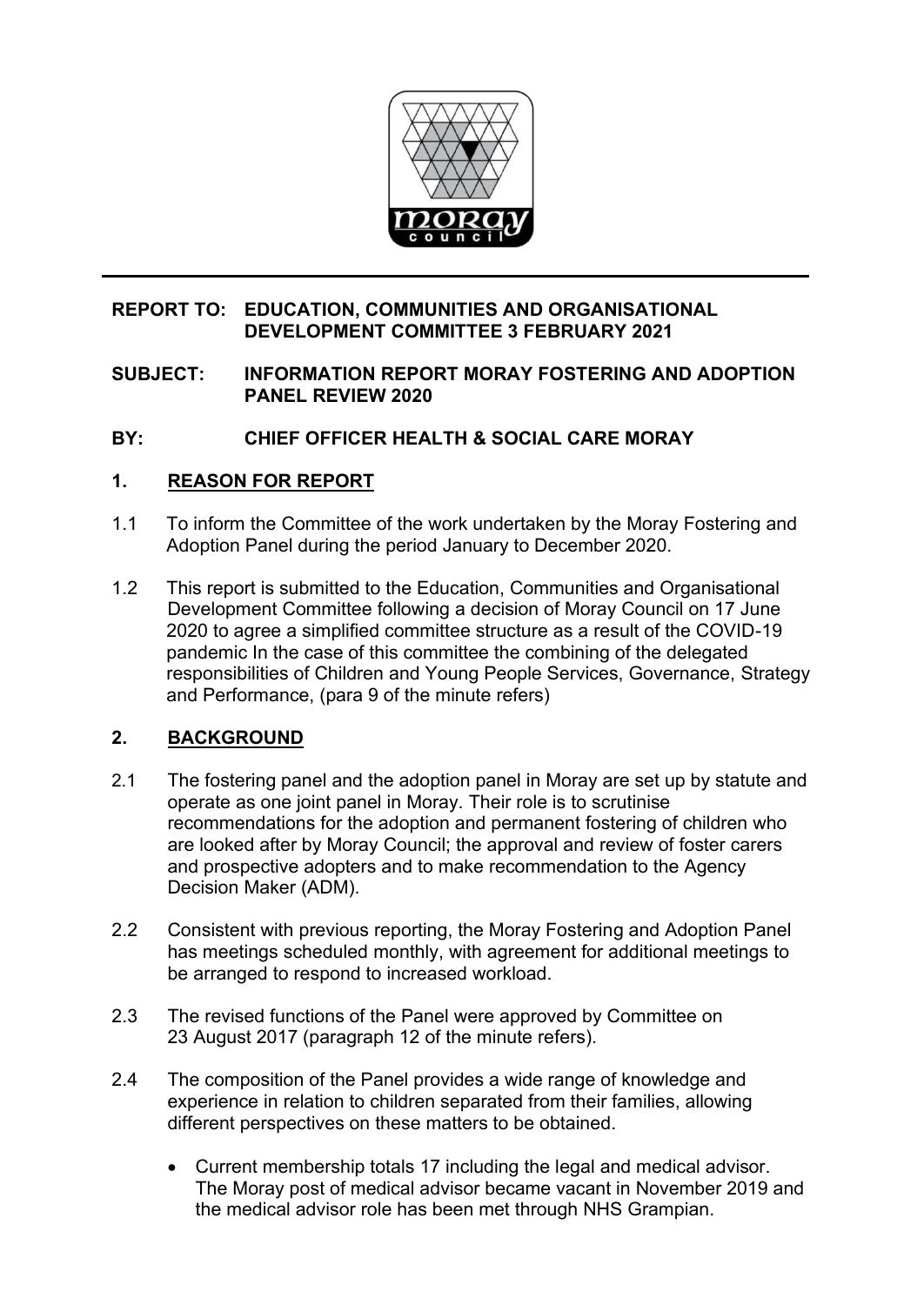- The Committee report tabled 4 MARCH 2020 (para 9 of the minute refers), advised that 2 young people who have experience of care, had expressed interest in becoming panel members. The report said that having young people with care experience as panel members was one of "the asks" of the Champions Board. Neither of those young people progressed to full membership because of their personal circumstances. One was interested in the earlier stages of the process, prior to assessments being considered at panel, and the other found the reading was eating into her family time. Another young person who is care experienced is in the process of becoming a panel member. She has attended a training session with other panel members in October and she will attend her first panel as an observer in January.
- 2.5 The work of the Panel in 2020 continued irrespective of COVID but with adjustment. Meetings were hybrid, some members attended virtually others attended in person and were linked by using technology. We worked with a smaller cohort from the pool of panel members, so that we could progress panel business despite the glitches with technology.
- 2.6 Agenda items were predominantly focussed on assessments and reviews of foster carers and adopters: there were only few cases for consideration for permanence for children. The impact of COVID on court business is likely to have had bearing on children being recommended for permanence, in Moray and across Scotland.
- 2.7 Across Scotland there was no opportunity to lodge new cases from lockdown until July 2020. Given courts did not resume until August 2020, there is a backload of cases, with priority being given to time bound cases, cases which had been lodged prior to lockdown.
- 2.8 For Moray, analysis suggests that the bigger influence in the reduction in numbers of children having their need for permanent care considered at panel, is the increase in kinship placements. Kinship is a destination in itself and more usually there is no need for permanence orders being secured by the authority.
- 2.9 The statistics in terms of PACE (Permanence and Care Excellence) will show delays in securing orders and track numbers for kinship. This is reported on separately.
- 2.10 Panel business meetings continue to be held. The agreed frequency is every 6 months. March and September had been the agreed months for meeting but given delays, in part influenced by COVID, that which would have been held in March was held in July 2020 and that for December will be held 13 January 2021. Key items discussed at the business meeting in July are:
	- o Agreement that business meetings will be held mid and end year.
	- o Panel members will attend at least one business meeting in the year.
	- $\circ$  The induction booklet was finalised: the young person noted at 3.4 will "test drive" for use, purpose and revision.
	- o Training has been limited by COVID: -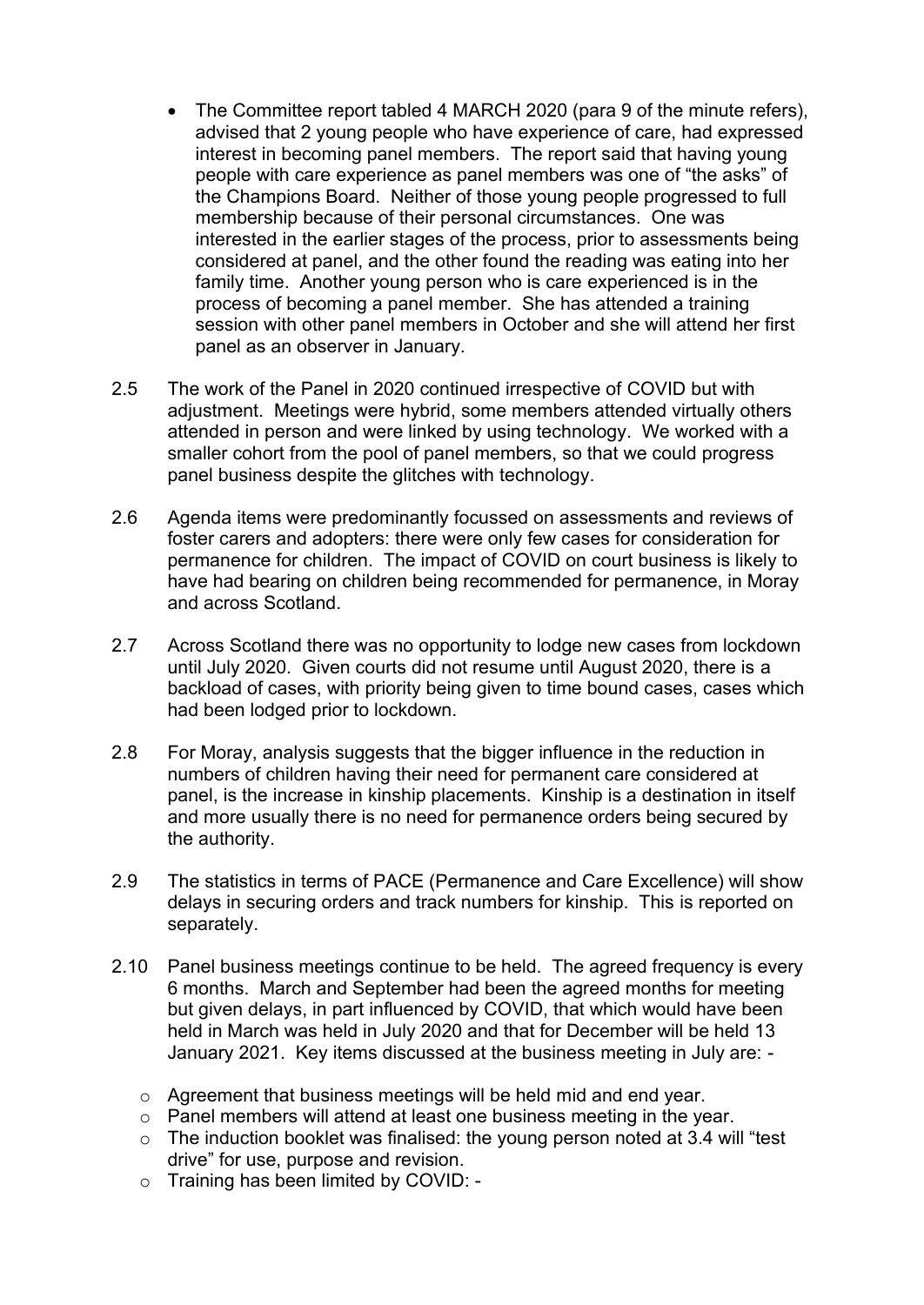- M Smith, legal services presented a session on permanence orders on 08 January 2020.
- It was agreed that various colleagues would present "the child's care journey" on 21 October 2020: this was held.
- The Resilience film which refers to Adverse Childhood Experiences (ACEs), was to be screened in November: this to be rescheduled.
- On line training sessions will be available to panel members.
- o Panel members are required to attend at least two training opportunities in the year.
- o Processes to be used in circumstances where there are proposals to change the previously approved legal route to secure the care of a child were confirmed: the processes were considered at Practice Governance Group.
	- Example when the agency plan is for a Permanence Order with authority to Adopt (POA) to be sought but change indicates that a PO rather than POA is appropriate, the change should be discussed at a Child's Meeting, the recommendation should be carried into and minuted at the Looked After Child review, from where a memo should be sent to the ADM, recommending this change in the agency plan. Confirmation of the ADMs approval to the recommended change should be sent to panel.
- o Panel will audit how children's views are reflected within reports given the focus on their rights and participation. This is consistent with the Children (Scotland) Bill, which follows the United Nations Rights of the Child.

## **3. ADOPTION**

- 3.1 The panel considered the following during 2020:
	- Recommendation and subsequent approval of 2 new prospective adoptive families. This is a reduction in 4 based on the year 2019 but is consistent with the number approved in 2018. There are 4 families awaiting adoptive placements.
	- Recommendation and subsequent approval for 2 children in need of permanence through adoption. This is the lowest number of children being recommended for adoption since 2009. As indicated at 3.8 one of the key factors in this may be the increased number of children, especially young children, who are living in kinship care with their extended families. For information - there are 29 children aged 5years and younger in the Novembers statistics for looked after children. Of those 29 children:
		- o Three are looked after in foster care
		- o Thirteen are looker after in kinship care
		- o Nine are looked after at home within the care of their parents
		- $\circ$  Four were placed with their prospective adopters
	- Recommendation and matching of 2 children with prospective adoptive families.
	- In addition to 2 children having been matched direct processes are underway for 1 child.

The table at **Appendix 1** has the numbers for the years 2014 – 2020:-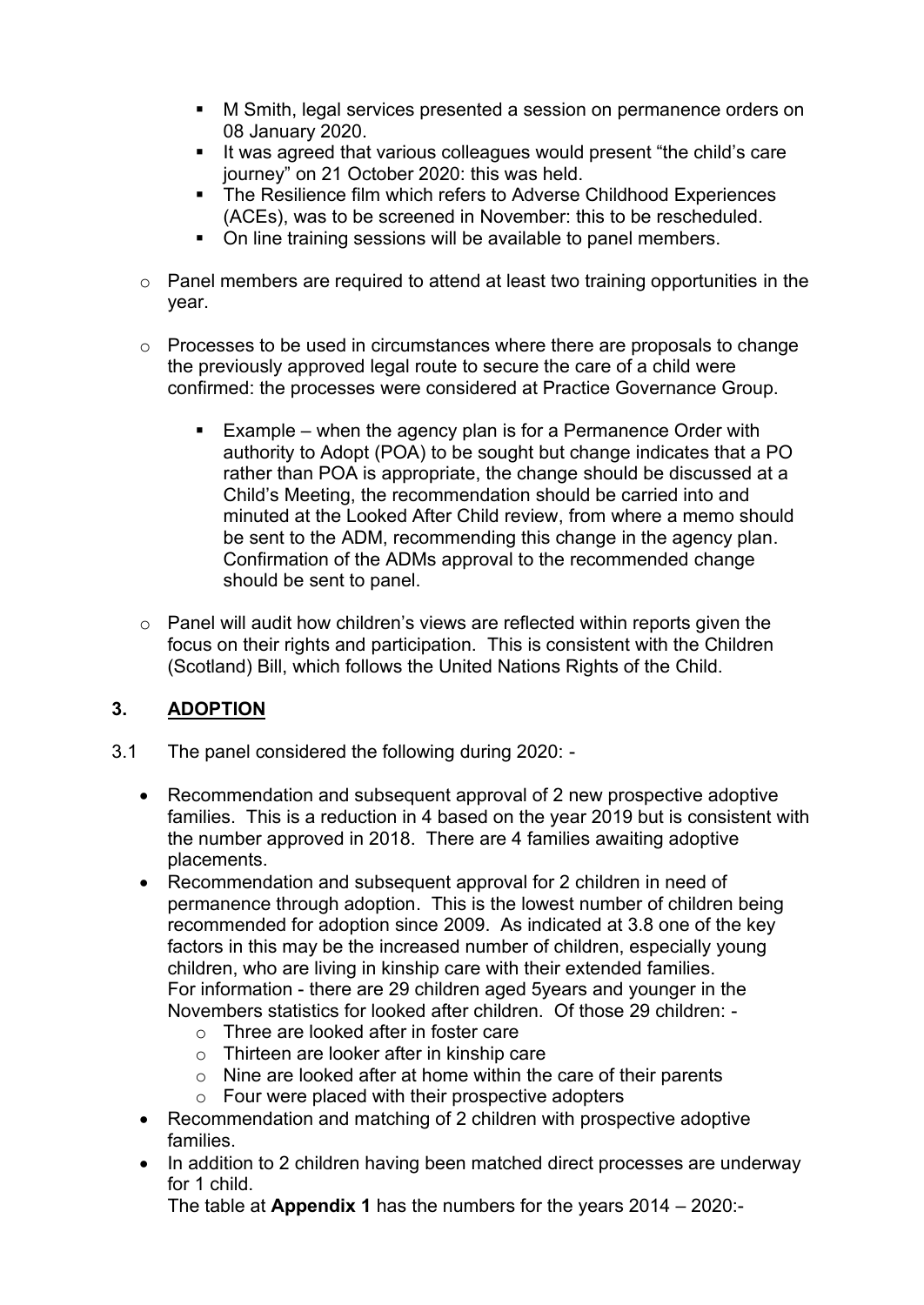# **4. FOSTERING**

- 4.1 The panel considered the following during 2020:
	- Recommendation and subsequent approval of 6 foster families.
	- Recommendation and subsequent approval of 2 children in need of permanence through foster care.
	- Recommendation and subsequent approval of 3 children for matching with a permanent foster family.
	- A review of 17 fostering families.
	- De-registrations there were 8 fostering families who were deregistered because they retired after many years offering care for our looked after children and young people: others moved away or had specific reason to themselves. The numbers of deregistration each year are fairly consistent at between 8- 10. This is an issue when the number being approved is fewer than the registrations.

The table for this is attached as **Appendix 2** of the report.

# **5. DEVELOPMENT AND QUALITY IMPROVEMENT**

- 5.1 The Fostering and Adoption Panel review report tabled at Committee 4 March 2020 (paragraph \* of the minute refers) referred to our engagement with the PACE programme, referred to at 3.9 above. This is subject of separate reporting. It is considered that engagement with PACE has positively impacted on working practice with children, young people and their families in terms of supporting children to remain at home in the care of their parents, where this is safe to do so. However where continued care at home has been assessed unsafe, increasingly practice is for children to remain within their extended family in kinship care. This has been influential in the number of our foster carers, those who more usually care for younger children, having far fewer placements. Currently 10 fostering households, who offer care for younger children, have no placement.
- 5.2 To exchange ideas and pool learning and development, in 2020 we met with the Chairs of the panel in Aberdeenshire. There has been one meeting with a second being planned for January 2021. Themes that we have considered are processes; opportunities for joint training and the format for appraisals. The agenda in January will consider the key roles and remit of those roles: panel recruitment; quality assurance and voting.

## **6. SUMMARY OF IMPLICATIONS**

**(a) Corporate Plan and 10 Year Plan (Local Outcomes Improvement Plan (LOIP)** 

There continues to be coherence with the work of the Fostering and Adoption Panel and the priorities within Moray 2026: - ambitious and confident young people - improving the life chances of children by supporting them, and their families, at the earliest possible stages and as required thereafter, to give all children in Moray the best possible opportunities to achieve their potential.